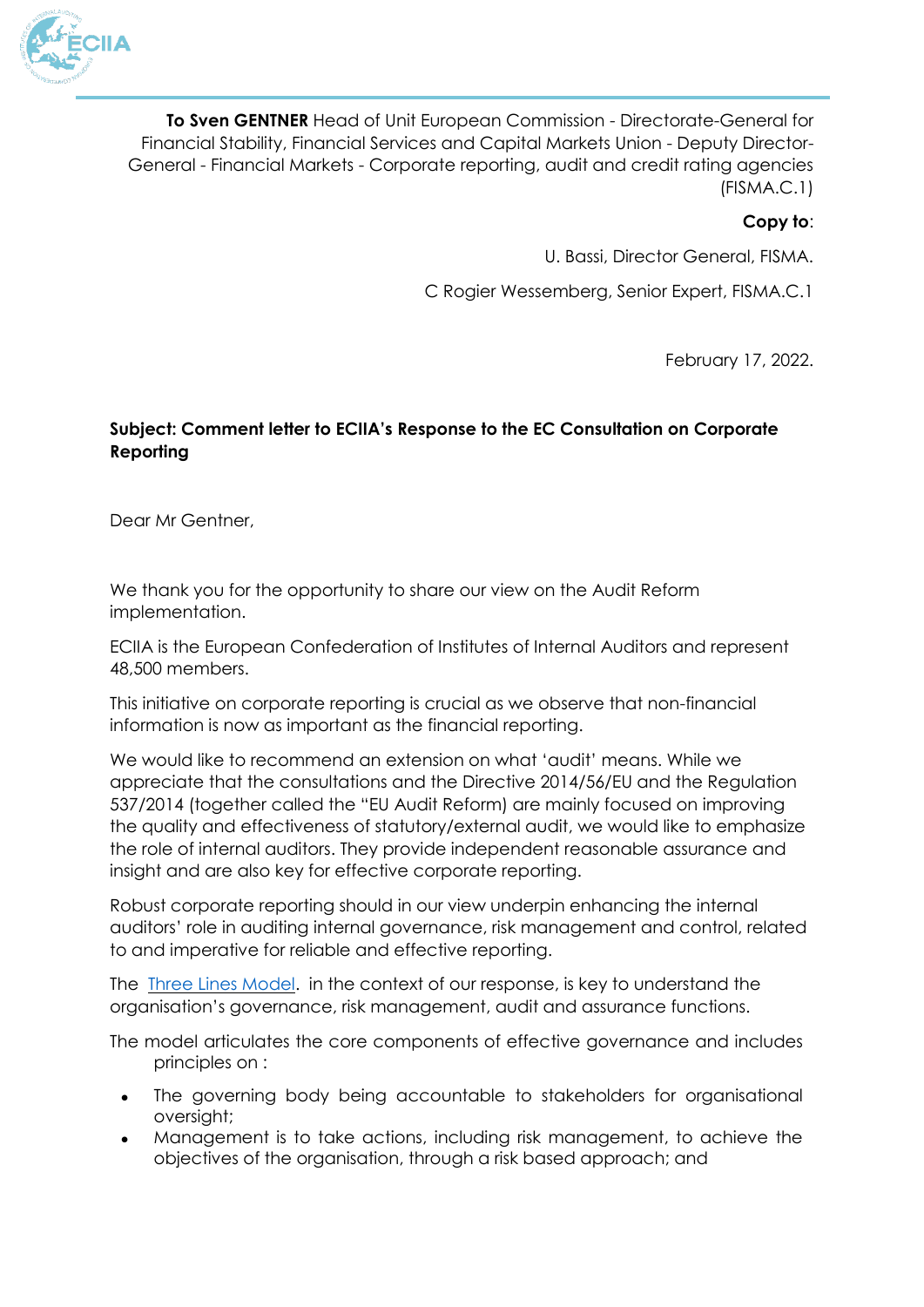

 Assurance and advice by an independent internal audit function, to provide clarity and confidence, and to promote and facilitate continuous improvement.

These principles are important for the effectiveness and efficiency of internal control and risk management systems.



#### The IIA's Three Lines Model

The reporting process involves actors from each Line and organisations must define the accountability of each actor involved to ensure the reliability, coherence and transparency of the information published.

Under this Three Line Model, Internal Audit is shown as the Third Line internal assurance provider, with a primary reporting line to the Governing Body/Audit Committee. The external/statutory auditor is considered as an external assurance provider, located outside the business. The role of Internal Audit is to provide assurance on the design and effectiveness of governance, risk management and internal control across the business, also providing insight to the board on a broad range of financial and non-financial risks areas. As the corporate reporting is the (ultimate) result of internal processes, managed and controlled through the internal governance, risk management and control activities, the work of the Internal Auditor is important for the External Auditor to leverage and rely on.

## **We, therefore, strongly recommend the obligation to set up an internal audit function in organisations.**

Internal Audit has a unique position as the Third Line in the business, it means it has an independent 'helicopter view' of the entire audit, risk and assurance landscape, helping to weave the policy together, in partnership with the other assurance functions (internally and externally). They play an important coordination role and assist the Governing Body in its oversight role.

Similarly, **we recommend the obligation to set up an Audit Committee,** in charge of the supervision of the audit functions and the evaluation of the design and